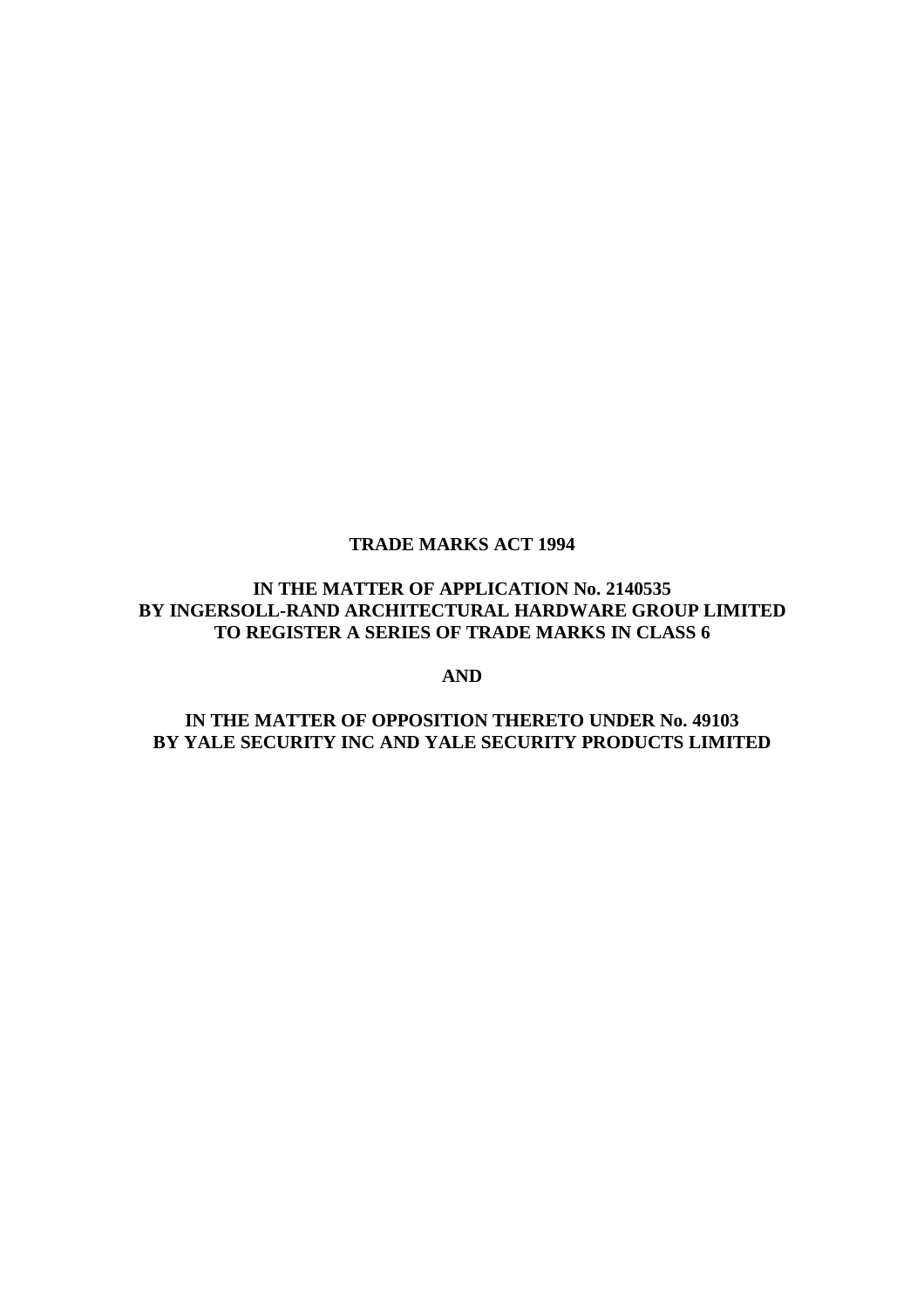#### **TRADE MARKS ACT 1994**

# **IN THE MATTER OF Application No. 2140535 by Ingersoll-Rand Architectural Hardware Group Limited to register a Series of Trade Marks in Class 6**

**and** 

### **IN THE MATTER OF Opposition thereto under No. 49103 by Yale Security Inc and Yale Security Products Limited**

#### **BACKGROUND**

1. On 2 August 1997 Ingersoll-Rand Architectural Hardware Group Ltd (previously Newman Tonks Group Plc) applied to register a series of two marks-"2503" and "2503 S" for door closers ; parts and fittings for the aforesaid goods in Class 6.

2. On 21 October 1998, Yale Security Inc and Yale Security Products Limited (jointly) filed notice of opposition. The grounds of opposition are in summary:

a) under Section 3(1)(a) as the mark applied for is not a mark within the definition of a trade mark contained in Section 1(1) of the Trade Marks Act 1994;

b) under Section 3(1)(b) as the mark applied for is devoid of distinctive character;

c) under Section 3(1)(c) as the mark applied for consists exclusively of a sign or indication which serves in trade, to designate the kind, quality, quantity, intended purpose, value, geographical origin, the time of production of the goods, or other characteristics of the goods;

d) under Section 3(1)(d) as the mark consists exclusively of a sign or indication which has become customary in the current language or in the bona fide and established practices of the trade;

e) under Section 3(3)(b) as the mark is of such a nature as to deceive the public as to the nature, quality or origin of the goods claimed;

f) under Section 32(3) as the applicants do not use the mark applied for as a trade mark nor have any intention of doing so;

3. The applicants filed a counterstatement in which the grounds of opposition are denied.

4. Both sides asked for an award of costs in their favour.

5. Only the opponents filed evidence in these proceedings. The matter was set down to be heard on 22 October 2002. The applicants gave an early indication that they did not intend to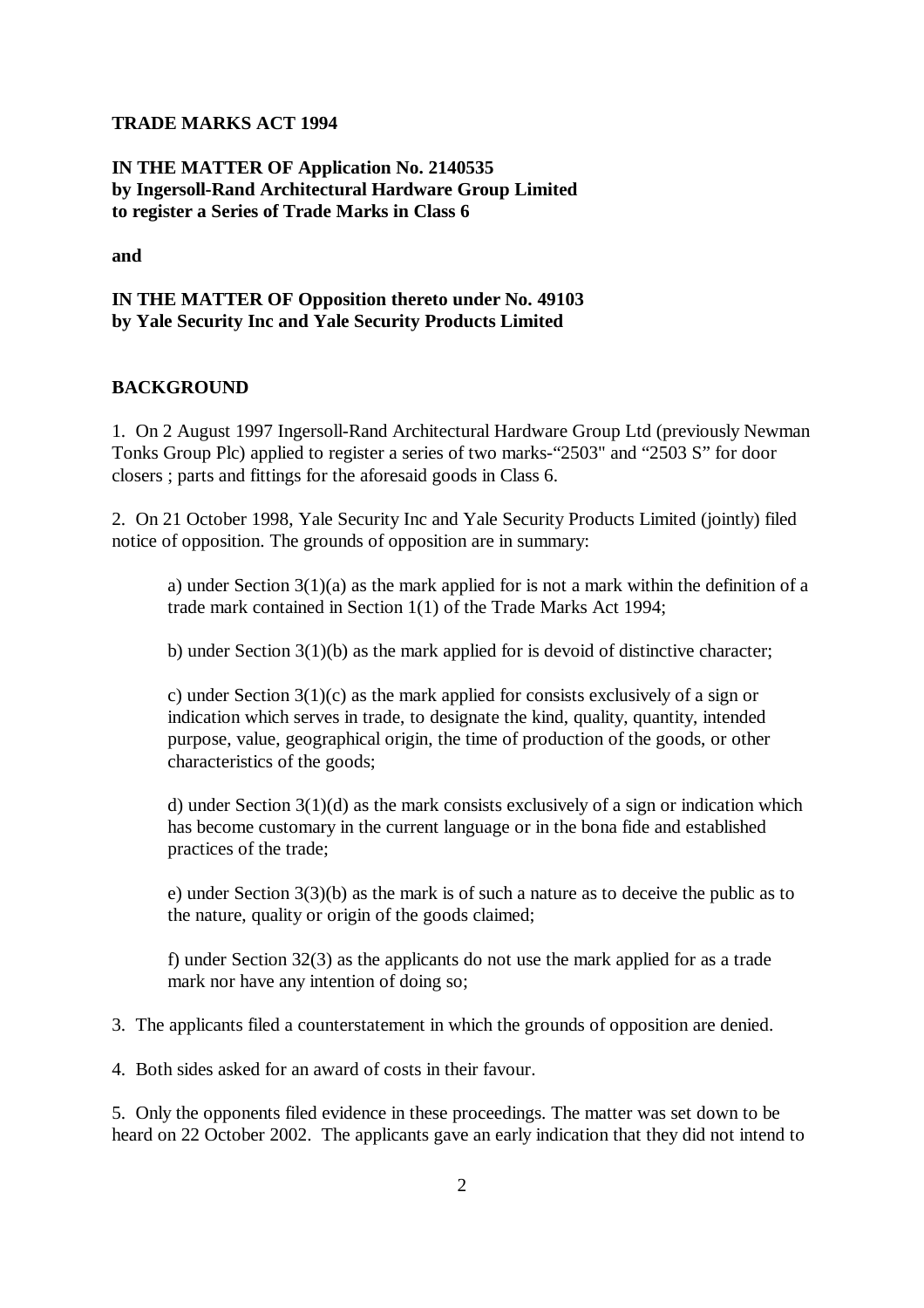be represented at the hearing. In the event the opponents also chose not to be represented on the appointed day. Neither side has filed written submissions nor indicated that the matter has been resolved. Acting on behalf of the Registrar I give this decision.

6. This is one of four related cases between the parties. The issues are in substance the same in each case but the actions differ in terms of the evidence filed. In particular the applicants have filed evidence in support of their position in two of the cases but not the other two. The opponents' evidence too differs slightly as between the individual cases. It follows that the cases have not been consolidated.

## **Opponents' Evidence**

7. This consists of an affidavit and a statutory declaration. The statutory declaration, dated 22 December 1999, comes from Mr Simon Scowcroft. Mr Scowcroft explains that he has seven years experience in the door hardware trade in relation to door closers and security in particular and that he has been employed by the Newman Tonks Group Plc, Williams Security Products and Jebron Limited. Mr Scowcroft confirms that the information contained in the declaration comes from his own knowledge and experience of the said trade. The following relevant information emerges from this declaration:

- Mr Scowcroft is aware that a number of companies use the numeral 2000 and variations thereof as product codes designating ranges of door furniture including door closers. In relation to door closers, it is common practice in the trade for manufacturers or suppliers to use four figure numbers to identify different ranges of door closers, different types of door closers within that range, and different characteristics in each type. The numerals 1000, 2000, 3000, 4000 and 5000 are used by several manufacturers or suppliers to depict the different series of door closers which they produce. In this context the numbers 1, 2, 3, 4 and 5 are intended to indicate the particular range. Subsequent numbers are used to indicate various other performance and functional characteristics of the door closer;
- The Newman Tonks Group protocol for numbering the door closers which it sells under the Trade Mark BRITON is as follows:

| first digit<br>second digit | $\overline{\phantom{0}}$<br>$\overline{a}$ | range<br>backcheck or delayed action function |
|-----------------------------|--------------------------------------------|-----------------------------------------------|
| third digit                 | $\overline{\phantom{0}}$                   | slide track feature                           |
| fourth digit                | $\overline{\phantom{a}}$                   | power size                                    |

The Yale protocol is:

| first digit  | range               |
|--------------|---------------------|
| second digit | backcheck function  |
| third digit  | slide track feature |
| fourth digit | power size          |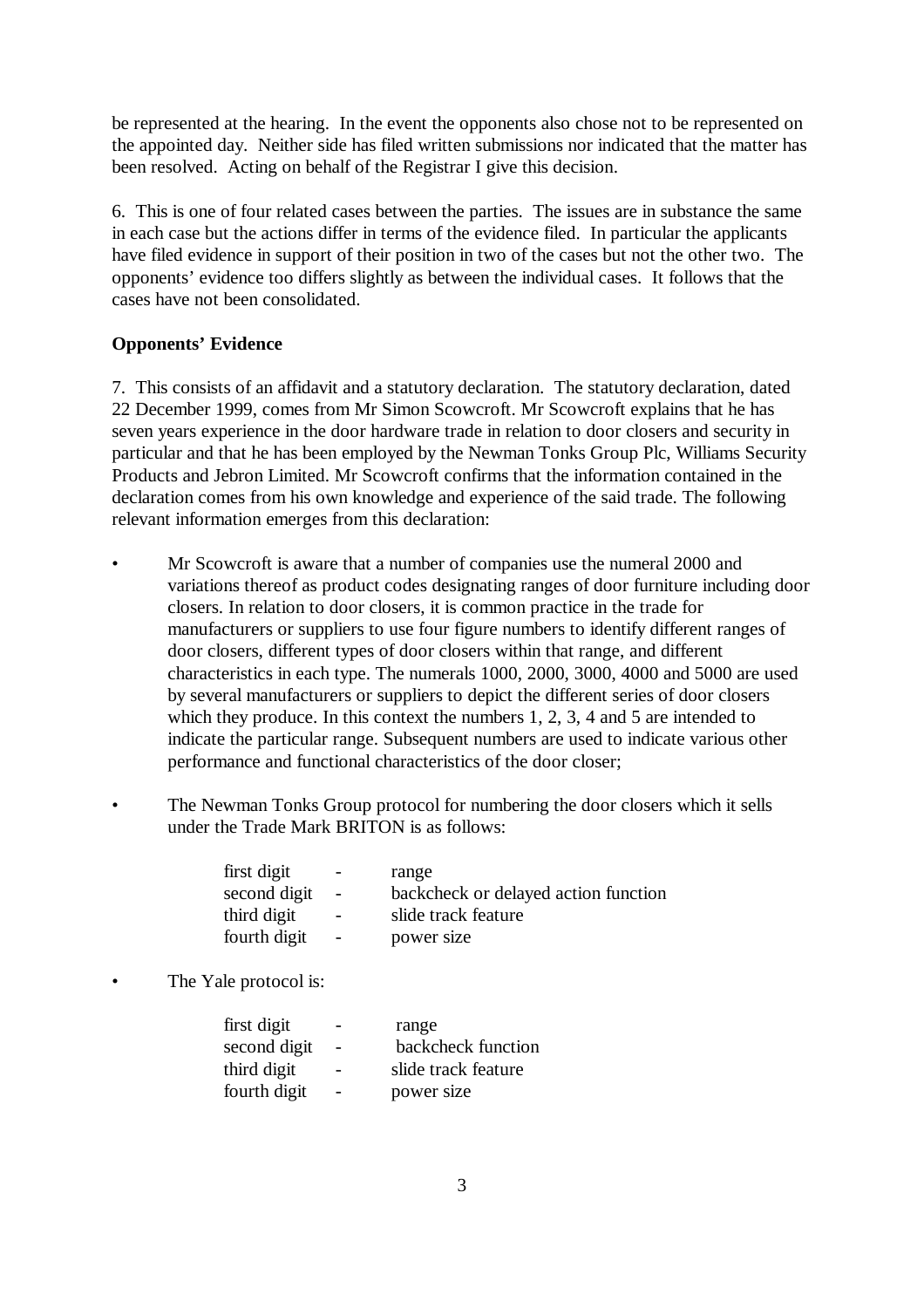The Jebron protocol is:

| range                                |
|--------------------------------------|
| power size                           |
| backcheck or delayed action function |
| slide track or hold open feature     |
|                                      |

- The above style of nomenclature has been used by manufacturers and suppliers of door closers for many years, and the practice of using numbers which indicate these various common features of door closers is known to those who specify or purchase door closers and is accepted as a method of describing the attributes of the particular brand of closer. The origin of the closer would be identified by such Trade Marks as BRITON, YALE, GEZE, DORMA, JEBRON, ARROW etc, since it is the normal practice in the trade to use such marks in association with the aforesaid product codes. Exhibit SS1 shows examples of the applicants' packaging and that of other companies showing this practice;
- The applicants, like other manufacturers and suppliers of door closers, do not use the numeral 2503/2503 S as a trade mark but rather as a product description or code. Exhibit SS2 consists of copies of brochures illustrating the applicants' BRITON 2000 door closer and equivalent door closers of the opponents and of Jebron Limited.

8. The affidavit, dated 16 July 1999, comes from Mr John Davenport. Mr Davenport explains that he is the Controller of Yale Security Inc and has been employed by the company for a total of 27 years, the last eight of which have been in a senior position. Mr Davenport confirms that the information contained within the affidavit is derived either from his own knowledge or from company records. The following relevant information emerges:

- the opponents introduced their 2500 series door closer in 1996, as evidenced by Exhibit JD1. They commenced exporting door closers in the 2500 series in the same year including to the United Kingdom;
- Mr Davenport exhibits (JD2 and 3) print outs showing the breakdown of sales of the 2500 series door closers. The value of such goods exported to the UK in 1996 is said to have been US \$ 227,332.65 and in 1997 the value was US \$413,571.70;
- exhibited at JD4 is a document entitled "2500 International List Numbers and Pack Numbers" (published in 1996) to identify the different types of door closers in the 2500 series;
- exhibited at JD5 are examples of templates and fixing instructions which again illustrate different types of closers in the series;
- the opponents promote their goods under the trade mark YALE and distinguish between the various types of closer by product numbers which conform with the designations used in the trade.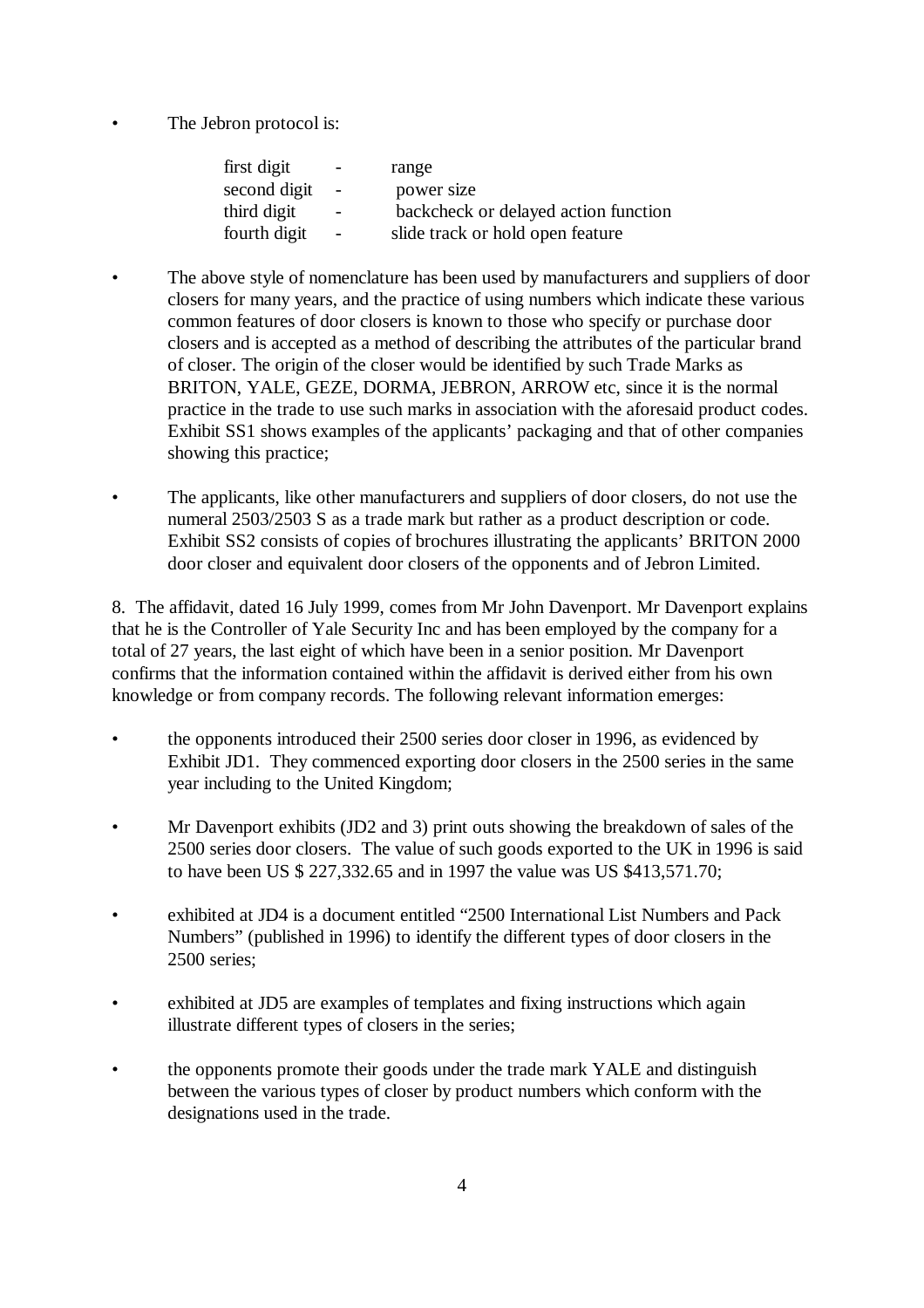9. This concludes my review of the evidence in so far as it is necessary.

#### **DECISION**

10. Section 3(1) of the Act reads as follows:

"3.-(1) The following shall not be registered -

- (a) signs which do not satisfy the requirements of section  $1(1)$ ,
- (b) trade marks which are devoid of any distinctive character,
- (c) trade marks which consist exclusively of signs or indications which may serve, in trade, to designate the kind, quality, quantity, intended purpose, value, geographical origin, the time of production of goods or of rendering of services, or other characteristics of goods or services,
- (d) trade marks which consist exclusively of signs or indications which have become customary in the current language or in the *bona fide* and established practices of the trade:

Provided that, a trade mark shall not be refused registration by virtue of paragraph (b), (c) or (d) above if, before the date of application for registration, it has in fact acquired a distinctive character as a result of the use made of it."

11. The opponents have raised an objection based on Section 3(1)(a) of the Act. In particular they say "The mark applied for is not a mark within the definition of a trade mark contained in Section  $1(1)$  ......". Section  $1(1)$  reads:

"1.-(1) In this Act a "trade mark" means any sign capable of being represented graphically which is capable of distinguishing goods or services of one undertaking from those of other undertakings.

A trade mark may, in particular, consist of words (including personal names), designs, letters, numerals or the shape of goods or their packaging."

12. Section 1(1) does not set out to provide an exhaustive list of what can constitute a trade mark but I note that letters and numerals are specifically provided for. In AD2000 Trade Mark [1997] RPC 168 Mr G Hobbs QC, sitting as the Appointed Person indicated that if a sign represented graphically is only capable to the limited extent of being not incapable of distinguishing, it is not excluded from Section 3(1)(a). That seems to me to be the case here. However signs not objectionable under Section 3(1)(a) may still be objectionable under other provisions of Section 3.

13. There are now numerous authorities dealing with the application of Section 3(1)(b), (c) and (d) of the Act.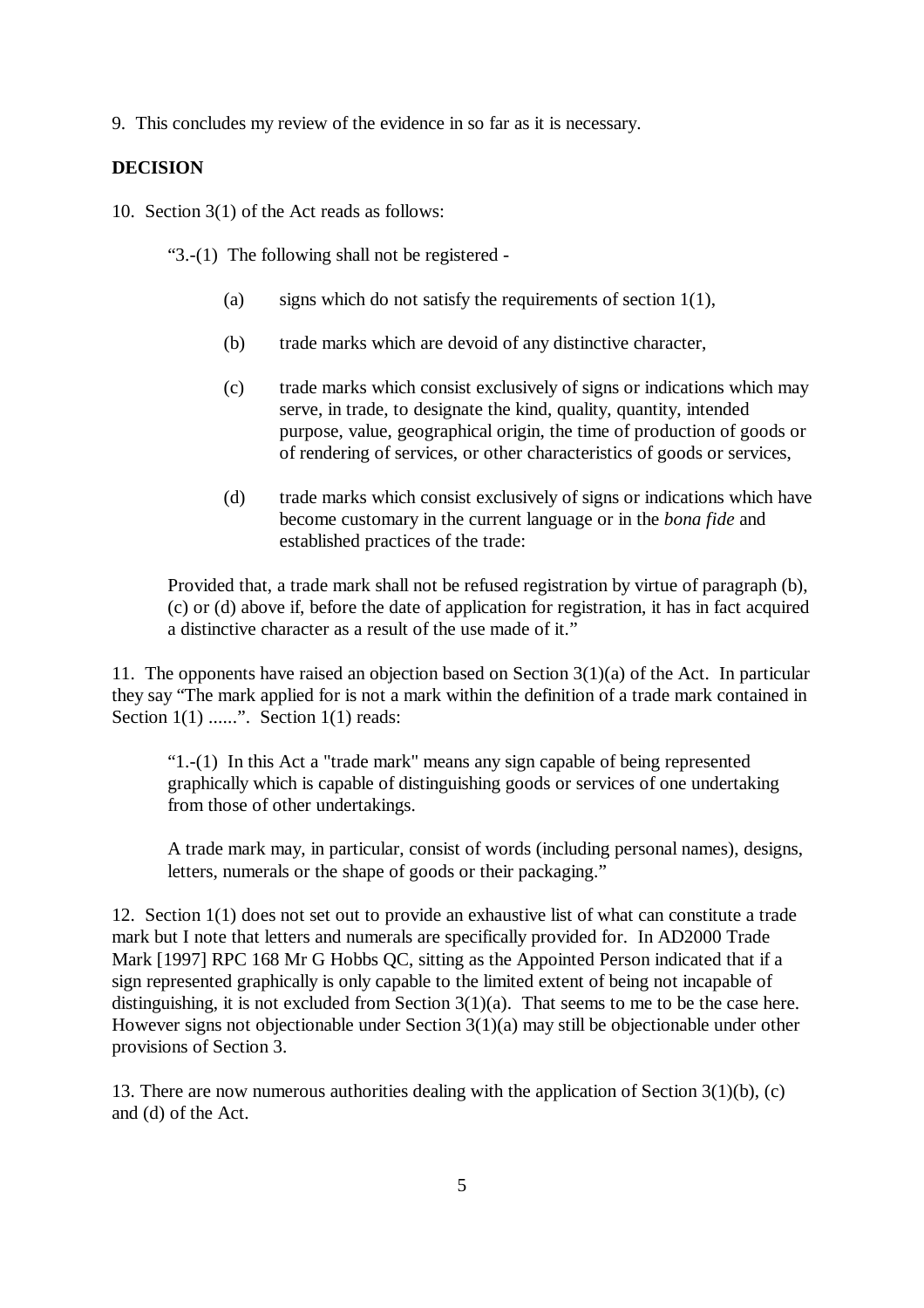14. In relation to Section 3(1)(b) Mr Justice Jacob said in *British Sugar Plc v James Robertson & Sons Ltd* [1996] RPC 281:

"Next, is "TREAT" within Section 3(1)(b). What does *devoid of distinctive character* mean? I think the phrase requires consideration of the mark on its own, assuming no use. Is it the sort of word (or other sign) which cannot do the job of distinguishing without further educating the public that it is a trade mark?"

15. In relation to Section 3(1)(c), the ECJ has indicated in *Procter & Gamble v OHIM,* Case C-383/99, that the sub section is directed at signs:

".... that may serve in normal usage from a consumer's point of view to designate, either directly or by reference to one of their essential characteristics, goods or services such as those in respect of which registration is sought."

16. In relation to Section 3(1)(d) the ECJ has said in *Merz v Krell GmbH,* Case C-517/99, that:

"35 It must first of all be observed that, although there is a clear overlap between the scope of Articles  $3(1)(c)$  and  $3(1)(d)$  of the Directive, marks covered by Article 3(1)(d) are excluded from registration not on the basis that they are descriptive, but on the basis of current usage in trade sectors covering trade in the goods or services for which the marks are sought to be registered."

17. The opponents in this case have made plain the nature of their objection namely that numeral combinations are in use in the trade as indicators of particular characteristics of the goods (door closers). That evidence speaks for itself and does not require elaboration or repetition on my part. For ease of reference the Annex to this decision contains a number of examples of the descriptive nature of the numbering system used by manufacturers of door closers. They consist of:

- an explanatory page from Yale's (the opponents) own brochure showing the significance of each element of the number series;
- a similar page from a Jebron brochure again clearly identifying the information conveyed by the numbering system used;
- a page from the applicants' own catalogue which illustrates the characteristics claimed by Mr Scowcroft in his statutory declaration.

18. The particular import of the above is that the reference numbers/letters used are not just for the internal convenience of the manufacturers. They are actively promoted as the means by which customers can identify their requirements. It would perhaps be going too far to say that the numbering systems constitute an industry standard. Mr Scowcroft's evidence suggests that, whilst Yale and Briton use the first, second, third and fourth digits to signify identical characteristics, Jebron achieves the same result in a sightly different way (e.g. power size is indicated by the second digit rather than the fourth in the case of Yale and Briton).